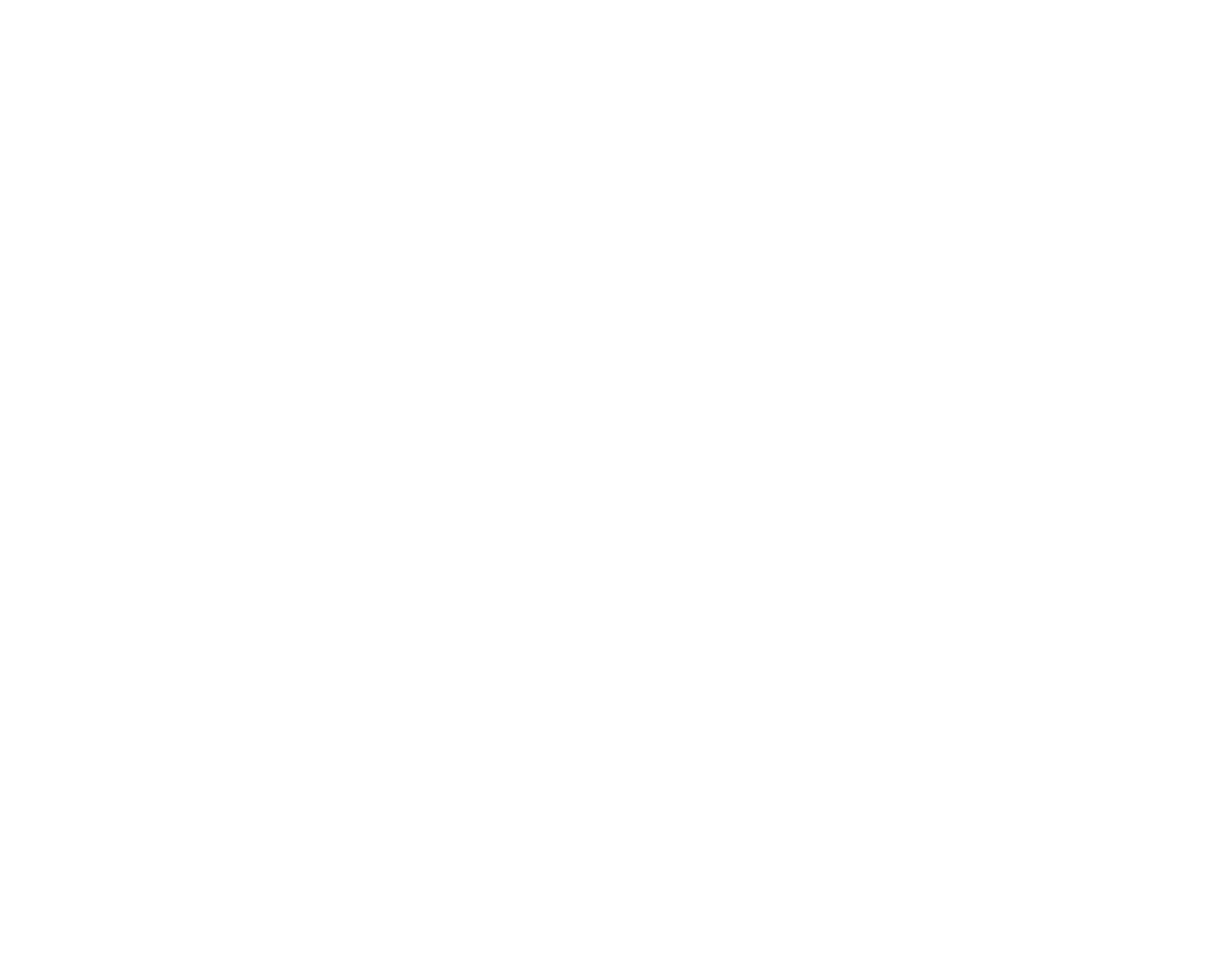

#### **THE LIVING WILL**

A Living Will expresses your desire to be allowed to die when your condition is medically hopeless and you can only be kept alive by artificial nutrition and hydration ("tube feeding") or by extraordinary means (any medical care that artificially prolongs death—a breathing machine is one example). Your doctor will turn to your Living Will for guidance only if you are mentally unable to make your own health care decisions.

A Living Will does not allow a doctor to "pull the plug" on you if there is any realistic chance that you might recover to the point where you no longer need tube feeding or life support.

You have several choices about how your Living Will should work: (1) You can require your doctor to follow you Living Will; (2) You can allow but not require your doctor

to follow your Living Will; or (3) You can appoint someone besides your doctor to make the decision about withholding life support if you are mentally incompetent.

If you have a Living Will, it will be kept with your medical records, but you should also tell your doctor(s) that you have one and discuss the document with him or her.

# **How can I get these legal documents?**

People with HIV who can't afford an attorney can contact the **Duke Legal Project** at (919) 613-7169 or toll free at 888-600-7274. Cases are handled by advanced law students under the supervision of licensed attorneys. All services are free.

### **WILLS**

You can have a will prepared if you are over 18 and are of sound mind, as the law defines it.

A will can do at least four important things for you:

**1) Give property.** In your will, you can say who you want to get your property, whether that property is a house, a car, money in the bank, a favorite picture, or an old sweatshirt. Of course, you can name more than one person. You can give your favorite picture to your mom and your sweatshirt to your friend Eddie. If you die without a will, state law will determine how your property will pass, without regard to your wishes.

**2) Choose who will carry out your will.** In your will, you can pick the person who will oversee the distribution of your property. This person (called the "executor") will make sure that your wishes are carried out.

**3) Remains.** In your will, you can say what you would like done with your remains. For example, if you want to be cremated rather

than buried, you can say so in your will.

**4) Plan for children.** If you have children, a will can set up a trust to help provide for them. You can also say in your will who you would like to have custody of your children when you die, though in some cases your wishes will not be granted. If you have children, be sure to ask what can be done for them in your will.

If you have a will prepared, and later decide that you do not like it, it can be revoked or amended.